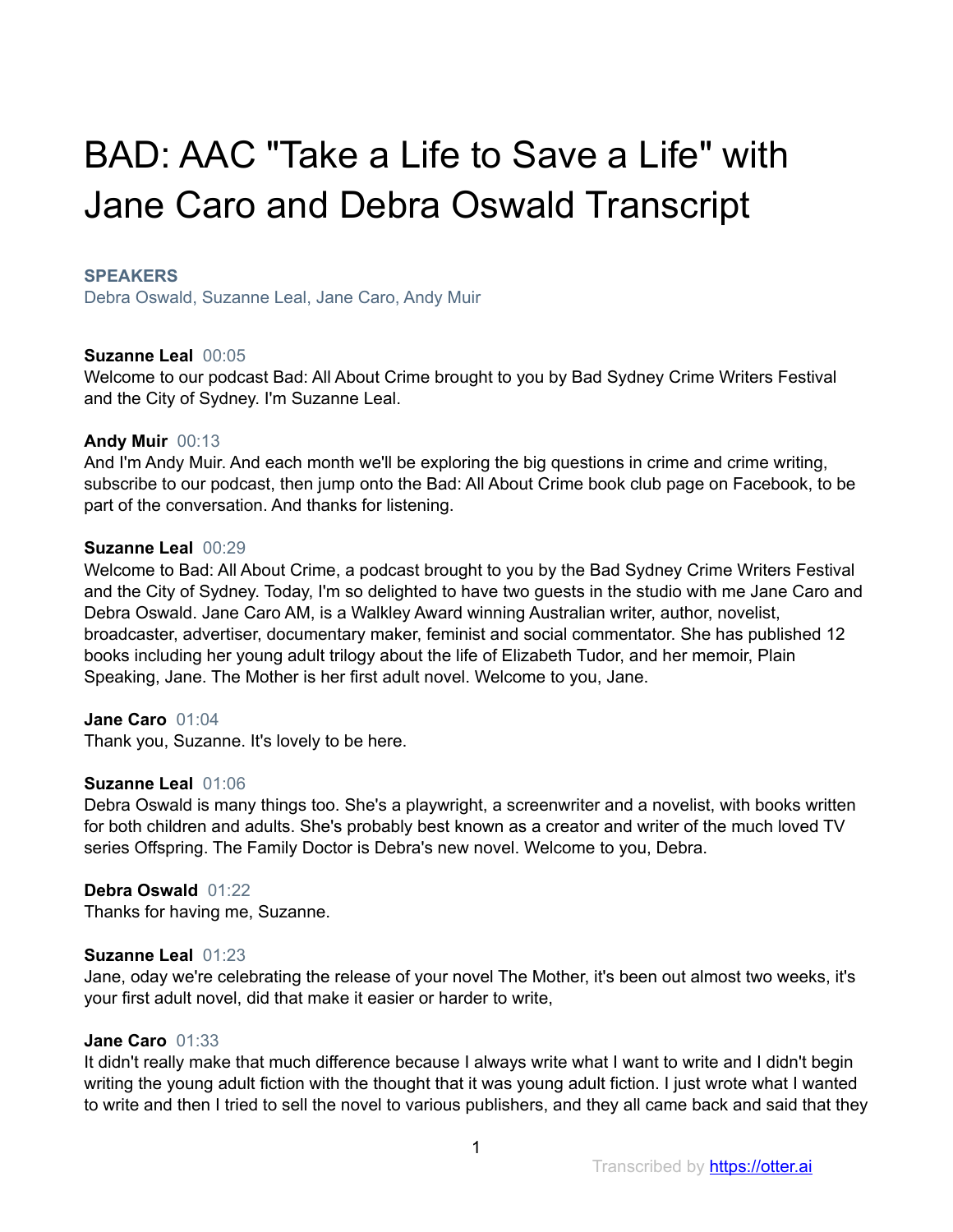really enjoyed it, but they couldn't see how to market it because now we're all in this era of genre and it's all about marketing, blah, blah, blah, says me the ex-advertising agency person. And so a friend said to me, who just published a young adult book, could it be young adults and I looked at it and I thought, oh, god, yes, it could. So I sent it off to her publisher, Christina Schultz at UQP, and she accepted it within two weeks. So I fell into young adult almost by accident because of the subject matter I'd chosen. So this the difference really is I think, in the subject matter, rather than the way I write, I just write as I write, and it comes out as it comes out. But this is, of course, about a very adult subject.

## **Suzanne Leal** 02:39

So I'll just take you back to the young adult trilogy. So did you write one book to send to a publisher? And because it went well, you then wrote the trilogy? Or did you have in your head the trilogy all along?

## **Jane Caro** 02:50

 I always had in my head that trilogy, always. It was a big, hairy, audacious goal, dangerous goal, really, to write in the first person about Elizabeth Tudor. I mean, I don't know where I got the the arse, frankly, to do that. But yes, I always wanted to do her whole life and in the end, I managed to do it. So you know, moving from that, to writing this book was not actually a big jump at all. I mean, it's a very different era but in fact, there is some really profound similarity that I didn't realise until I well and truly finished this book, I suddenly thought, "Oh, my God, I'm writing about the same thing again." But well, you can ask me about that later. If you want to.

## **Suzanne Leal** 03:34

We will find out what that same thing is. It's been a tricky couple of weeks for the world is an understatement. But it's actually been a good work, a good week for you and for the release of "The Mother." Tell me a bit about your news this week.

## **Jane Caro** 03:48

Well, I got a text from my literary agent, and then from my publisher telling me that The Mother was the top selling adult fiction book in Australia last week, so I was thrilled to bits because now I can add best selling author to that bio you just read, even if I never sell another copy, even if everyone who's bought it hates it, and says so and we never see another copy sold, I've got a week under my belt. So that's very exciting.

## **Suzanne Leal** 04:17

Congratulations to you. So let's find out a bit more about this book. In The Mother, you introduce us to Miriam Duffy, who is married when we meet her. Tell me a bit about Miriam and about Pete.

# **Jane Caro** 04:28

Yeah, well, Miriam is a, you know, perfectly ordinary women woman in a lot of ways. She's a bit smug. I think she's a bit self satisfied. She feels that her life is going awfully well and she's really a bit chuffed about that and taking a lot of credit. She's got a terrific marriage, loves her husband very much, they get on well, they banter you know, they, they they don't always agree on everything, but it's a good marriage. She has two daughters, one of whom she's very comfortable with, has a very strong relationship with, the other one she worries about a bit more as they say, they're a bit scratchy with one another. But she loves both her children very much. She has a granddaughter who she adores, a lovely house, a nice garden, a successful business, you know, tick, tick, tick, tick, tick. But it's been my experience that the minute you start to feel a little self satisfied is just when life is going to hit you on the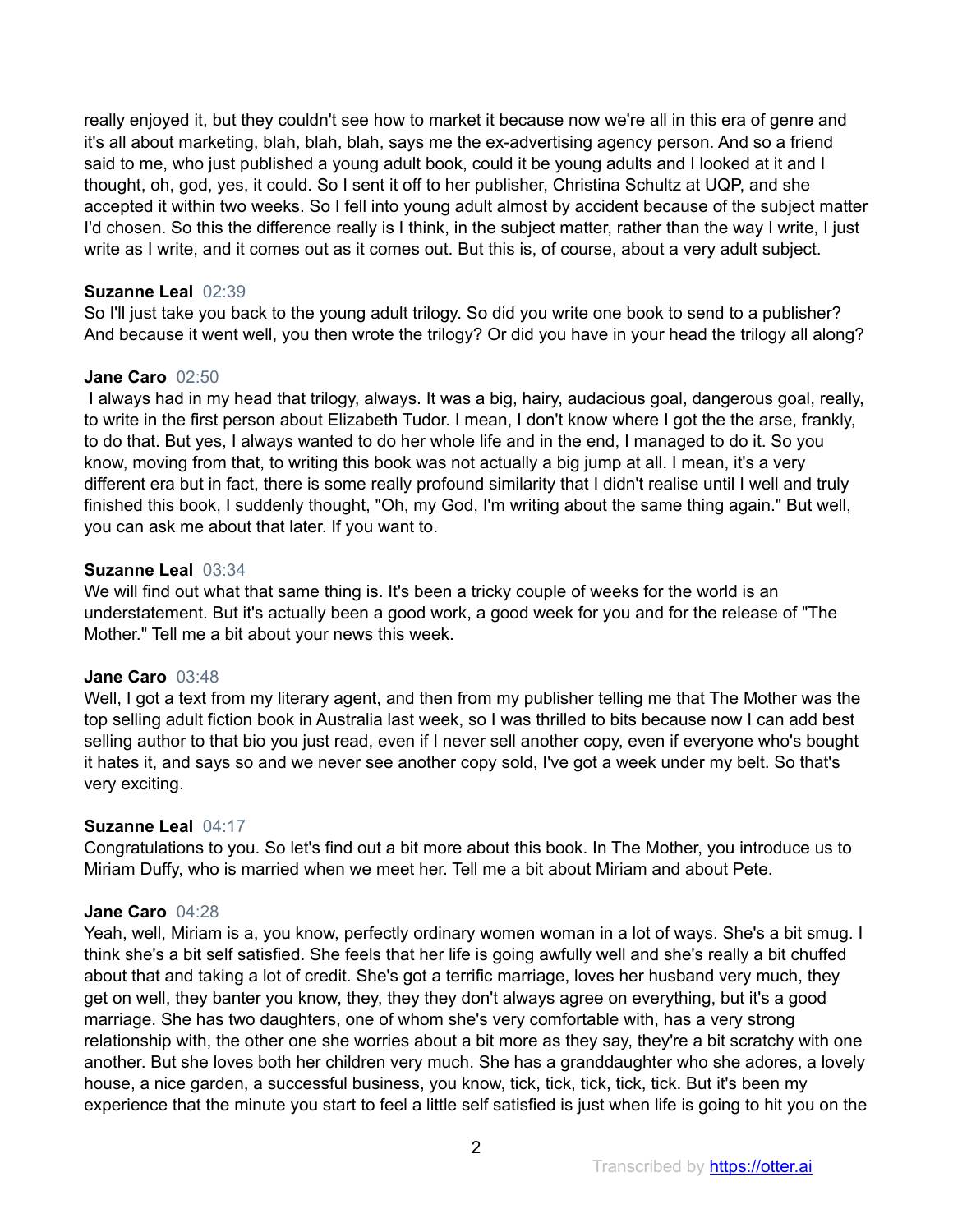backside of the head and that's exactly what's happened to Miriam. And it's, you know, it's a really awful blow her beloved husband, just after the youngest daughter gets married and Miriam is actually extremely pleased when Alison gets married, because, first of all, she really likes the guy who's come along, you know, he's a vet, he's handsome, what's not to like, but she was, she would be relieved, in a way if Alison married anyone, because there's a bit of her that thinks, "Well, thank God. Now it's somebody else's worry, you know, I can relax. She's got someone else who can worry about her, all her little quirks and irritable bits." And so she's, you know, thinking "well, its our time now." And then out of the blue Pete goes to work one morning, has a really severe aneurysm and basically drops dead on the spot. And she is devastated. But she's also incredibly angry. She's so angry with him for leaving her that way and she knows that's completely irrational as her friend and colleague Prisha points out to her, "well, I'm sure he'd still prefer to be alive." And she knows that doesn't make any difference, he's left her and with no notice, and she's got to manage somehow. And she doesn't manage as it turns out, for quite a long time.

# **Suzanne Leal** 06:48

One of the characters I find particularly interesting is Nick, and he's the son in law. So he when we meet him, he's marrying Alison and he seems just a bit too good to be true. When does Miriam start to have her doubts about him,

## **Jane Caro** 07:04

It takes her quite a long time, she, at first really is more likely to blame her daughter, for keeping her at arm's length, for her not being able to sort of visit as often as she would like, or even get her to pick up the phone when she rings. And this isn't necessarily uncommon behavior for Alison, and they've had a kind of distant, you know, push/pull relationship for quite a long time. But Marian feels particularly resentful from it, about it, after her husband dies, because she's, she feels that she's deserving of support, and she's needing, needy, she needs Alison. And yet she still can't reach her. But she blames Alison, not Nick and that continues but I think she starts to get a clue when she finally does get to visit her daughter, interestingly enough, at her son in law's request. And she goes out for a drink with her daughter, the baby, because by this time Alison's had a little boy, and the only friend Alison has managed to make when they move away to the country, so that Nick can do his work as a country vet, to Dungog. And that's when Miriam starts, I think, to understand that this may not be all about Alison and in fact, it might be slightly frightening. And in fact, there's something very sinister going on.

# **Suzanne Leal** 08:27

And I must say, from this point on, I had to hold my breath, and read very quickly to work out what was happening.

# **Jane Caro** 08:34

Yes, a lot of people have said that they, actually one one woman who actually advised me on the book, ah Anabelle Daniel, who is the CEO of Women's Community Shelters, a wonderful woman doing incredible work in the domestic violence sector, said that even though she knows this, you know, way of what happens so well, it's so very much her day to day work, and that, even though she did advise me on the book, and helped me with it, so it wasn't completely new to her, that she had to actually stop reading a number of times and get up and walk around and shake her hands, you know, to sort of get through it, which is, I'm sorry to say this everybody, a deeply satisfying response when you are the author of the book. But I am also aware that this subject is real and horrible, in reality for so many people, but I wanted people to feel, to some extent, what people actually living through this situation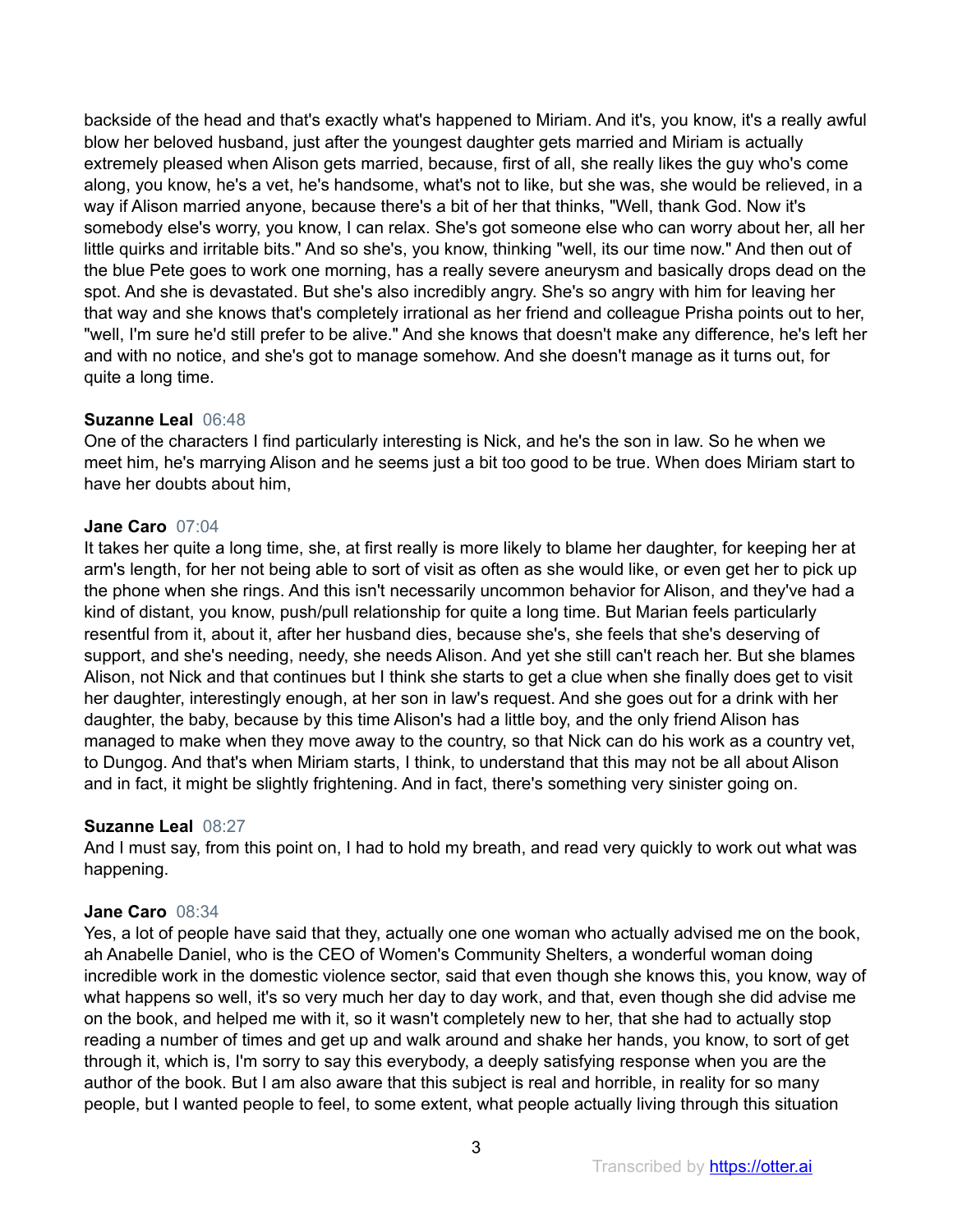might feel, a little bit of that, because I feel that that is necessary for us to drop the judgmentalism that so often accompanies our view of people who find themselves in abusive relationships and moves us, and I think this is what fiction does so well, moves us into actually, compassion, where we, in our imagination can actually feel what someone might feel in that situation, it changes our way of looking at it.

## **Suzanne Leal** 10:04

What Jane's just said about her book would equally apply, I think to The Family, Doctor, Debra, the idea that you write in such in a way that is so graphic and so visual, that you can't help but have compassion for each character that you bring to life in The Family Doctor.

## **Debra Oswald** 10:24

I hope so.

## **Suzanne Leal** 10:25

And look, maybe that comes not only from being a novelist, but also from working on screen and on stage. Do you think the idea of being very visual in the way you write has that as its genesis? Or is it something else?

## **Debra Oswald** 10:37

I don't know? That's a good question. Because I've always written both prose and screen and stage since my 20s. So my brain is now wired in such a way that I can't separate out what version I'm I'm operating in. To me, it's just about storytelling and I see the scenes in my head and so I have to put on the page, what might allow a reader to see and feel the same thing, or what might be a blueprint for a director and actors to put on screen what I'm seeing. And of course, there's always a gap when you write screenplays. Actually, there it is, there's a gap between what I imagined and what's there and I suppose as a novelist, I never quite know what response and what visual images I'm generating, in a reader, I just have to hope it's more or less on track.

# **Suzanne Leal** 11:28

So are you saying that when you write a new story, you see the reel in your head, and it's simply a measure, matter of getting it onto paper in a different form?

## **Debra Oswald** 11:36

Yes, but I also go in for sort of a kind of method writing where I, I put myself in the position of the character in a scene, and I will wind myself up to feel what they're feeling to feel afraid, or angry, or, or joyful, and I will speak out loud, and I will walk up and down the hall, winding that emotion up in myself, like an actor about to do a take. It is quite insane. I wouldn't do that every single moment in a book but for big moments where I think, what would it really feel like to be picking up that gun or having someone crush my larynx with their hands? I have to kind of put myself into that situation. And then stuff sometimes comes out of your of your mind that you wouldn't have guessed if you're planning it.

## **Suzanne Leal** 12:23

So I'm presuming you're not writing in the cafe very often.

## **Debra Oswald** 12:28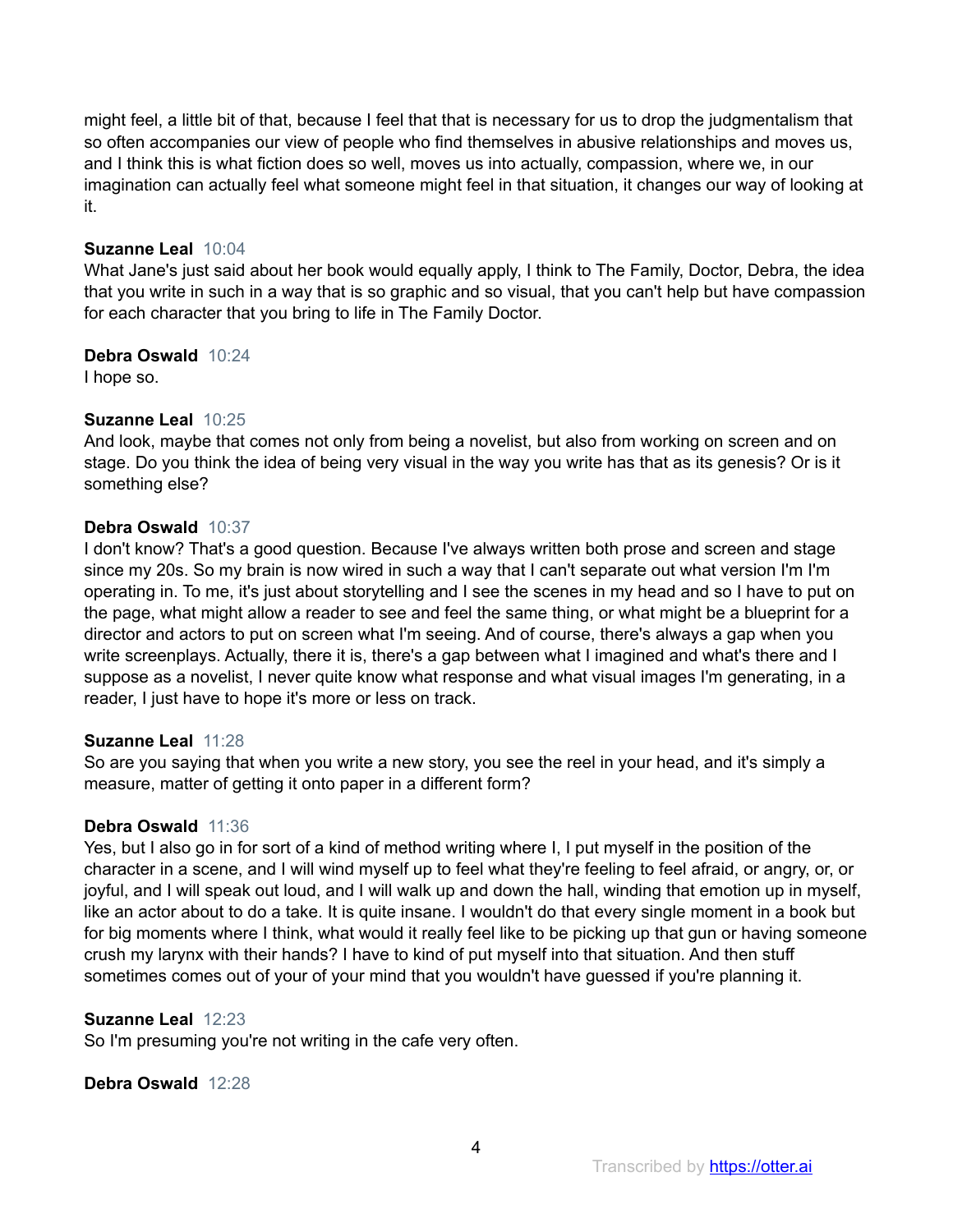No, I just have a very confused dog. Yes, it's something that and some days, it can be quite exhausting but but but exhilarating to it's a very strange way to make a living.

# **Suzanne Leal** 12:38

So does that mean that you know where you're going when you're writing? You just don't, you need to get the emotions on the page but you know where the scene's going? Or do you not know where the scene's going?

# **Debra Oswald** 12:49

I, look maybe and maybe this comes from from from running television where you have to plan out but I, I always attempt to plan out like I do file cards on the table, the whole, the whole stationary catastrophe. And so I always tell myself, I know where I'm going. But once you're in the meat of a scene, exactly how it goes can be not what you expected, that when you start you write your way into a scene and you think, Oh, actually, in that moment, before you do that, you will try this. Or whatever it might be, I can't think of a good example to give you but and that's part of, that's the fun. I don't necessaryily hold with this idea that you know, the story surprises me because it's actually my subconscious creating it. But when you put yourself into the into the situation like, like improvisation alone, how sad is that improvisation alone? I, yeah, great stuff comes out that you might not have expected. Look, it's like, when you're researching something, one of my favorite things is all the book research and talking to experts. There's also the research that I that I do, where I'll go and talk to my friends and say, if you were in this situation, and I did this, would you dob on me? Or would you be angry with me? Or what would you say? And people that you think you know, really well will say all kinds of fabulous stuff, like my advice to writers would be interview your friends about what they think and feel and the wording they would use about something. It's really amazing.

# **Suzanne Leal** 14:23

Jane, you've been nodding, which has given you the most furious nod of all that conversation.

# **Jane Caro** 14:27

I think it was that you see the scenes in your head, and then you translate them onto the page. That's exactly how it is for me too, I actually can watch it happening. And then I I describe what I'm seeing. And one thing I realised a long time ago is that a book, a successful novel particularly, but all books are always a dialog. They're not a monologue, but they just delayed conversation. Because you're I think you're absolutely right, what I see is one thing, what the reader sees is probably another thing I'm guiding them, but they'll be using their life experience. They're places they've been. And I often think about my daughters, for example, they were lucky enough to read the Harry Potter books before they were movies. So they cast the characters, designed Hogwarts, made Quidditch what it was. Now every child who reads them, sees what the directors and the, so the great thing about novels, and if anyone wants to make a film or series of my novel, please forget I ever said this, but the great thing about them is that they are about you and the reader are colluding together to create the story anew with every single reader who reads it. And I've always loved that thing about the printed word. So that was what you said about you describing it, and then the reader imagining it in their own way, just absolutely resonates with everything. I've believed about fiction,

# **Suzanne Leal** 15:55

What that makes me think of is also setting, so in in my novel, The Teacher Secret, it's se in a seaside town, which is a fictional seaside town called Brindle. And people have come up to me and said, "Oh,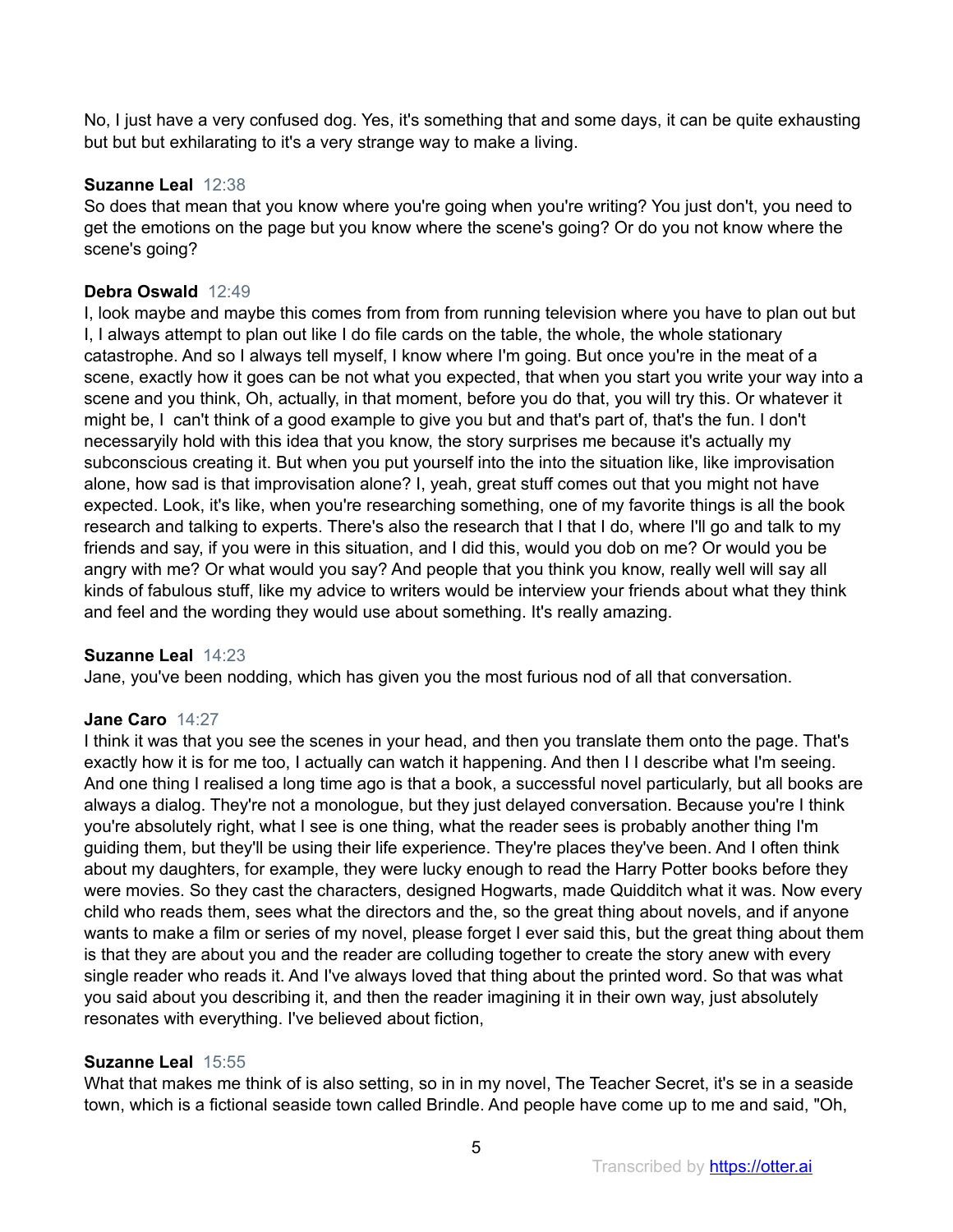that's the Northern Beaches, isn't it?" Or "that's down the south coast, isn't it?" Or "that's where I live, isn't it?" And of course, it's none of those things. Tell me about setting. I'll start with you, Deb. How do you find, how did you find your setting in The Family Doctor, and what's the reaction been from readers?

# **Debra Oswald** 16:25

Oh people love when there's books set, roughly in the city, so I tend to set my, my urban my urban novels in the inner west of Sydney, because that's where I live. And I take them later in the book down the south coast, which is a town, the geography of the town is a town that I know, but it's a fictional town. And also, the geography of the town can be altered to my convenience. So the distance from a house to the hospital can be exactly as long as I need it to be. So that sort of manipulation of reality is handy. I just have to picture it in my head. And it's funny, I really, I really needed the geography of a house to make sense to me. Because you know, you need to know exactly what somebody could see from that point in the house. And, and this may be, this also may be a hangover from writing for television. But But I love what I love about novels, is is the ability to control point of view that that, The Family Doctor was written sometimes in Anita's head, it's written in the third person, but from, with a strong point of view, sometimes Paul, or The Doctor, and sometimes her best friend, and Anita. And I love the way that can control what you understand about the world, so that almost like when somebody is sitting in a restaurant, and the other character walks in, with a new switch point of view, I think that almost gives you a 360 view of where you are, in terms of geography, but also in terms of emotion, and who knows what about what is going on. And that's something you can't do on stage. And it's like this fabulous toy they get to play with.

# **Suzanne Leal** 18:04

Let's go back a little bit, Deb. And let's hear a little bit more about The Family Doctor. We open in the GP practice of Porla Kasmarick. Tell me a bit about Paula Who is she?

# **Debra Oswald** 18:16

So Paula is the kind of suburban GP who is dedicated and beloved and, and she's a very deeply kind, good person. She's, six months before the book begins, lost her husband. And it's interesting that both Jane and I have our central characters losing their husbands and I don't think that's just for convenience of clearing a character out. It's also that when a character is suddenly thrown off the rails of their life, they're more likely to do something they would never expect to do. But for the last six months, Paula has, Paula has had her best friend Stacey and Stacey's children living with her, having escaped a violent husband. So she's had the joy of, I mean, the anxiety about her friends situation, but also the joy of living with these little kids and, and the kind of special gift of getting to love a child who isn't your child. One day Paula comes home from work, this is a bit of a spoiler but it's in the first few pages so I think that's permitted under the act, she comes home from work to find the two children shot dead, Stacey shot dead, and the estranged husband shoots himself in front of her. So, I hasten to add that is the absolutely worst scene in the book, so if that seems a bit too much for you, don't worry it gets better after that. So the book is really about the urge, the guilt Paula feels that she didn't keep her friend safe. And about the the urge that she has to protect people. So a patient who comes in, you know, doctors, they dedicate their lives to looking after the bodies and the welfare of their patients and little children they've looked after for decades. So that urge It's intensified and twisted slightly by what's happened by the trauma. And she, when a woman comes in who is clearly in danger, Paula is tempted to use her medical skills to solve the problem.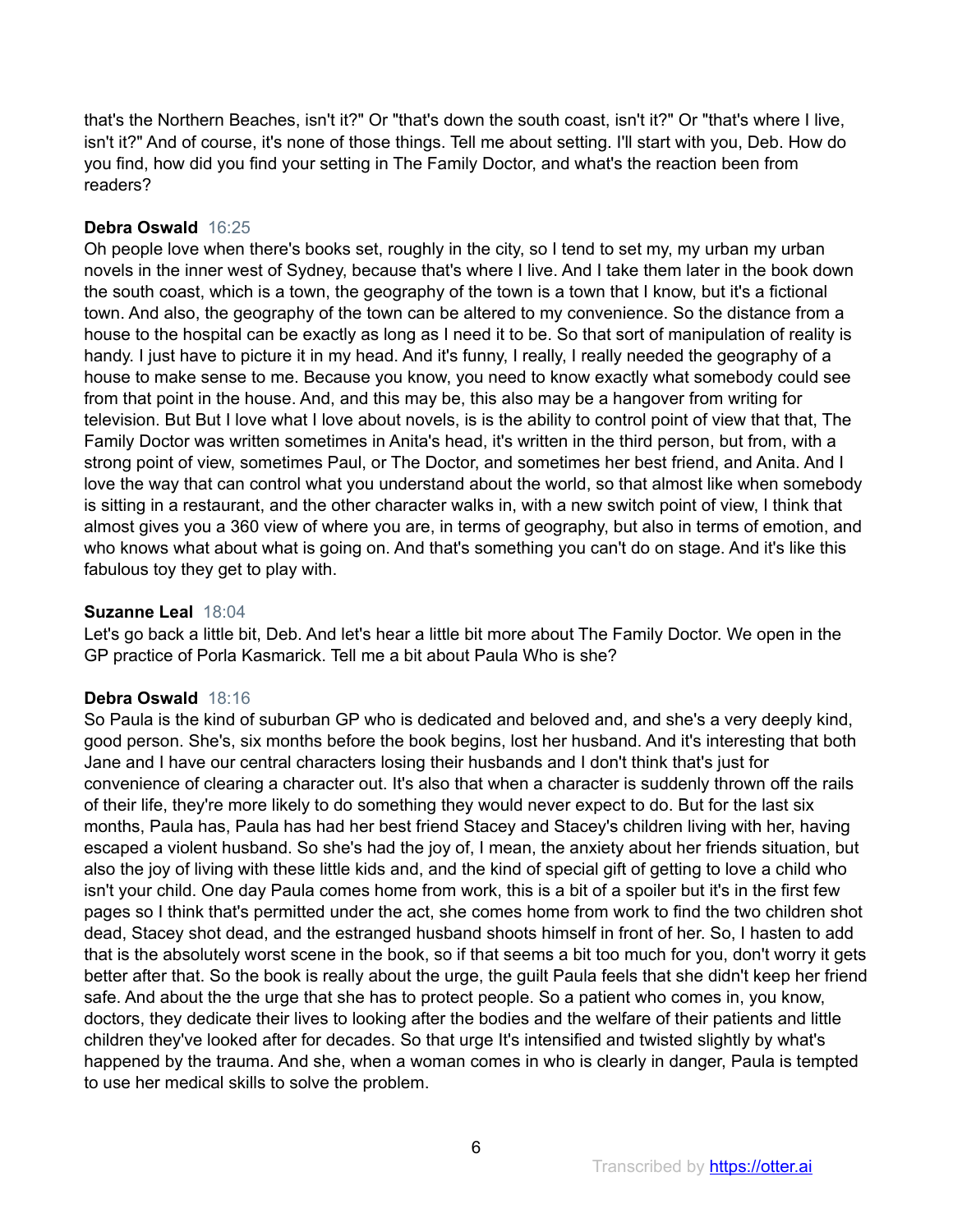## **Suzanne Leal** 20:14

I do think it is very interesting that both of you choose widows as your main characters. And when I was thinking about that, and I'll start with you, Jane, I was thinking, when someone's in a couple, there is someone to talk over at night, in bed, over dinner, so when ideas are fermenting and perhaps getting rising, there's someone there if the relationship is a close one, almost all the time. When that goes, does that change the psyche? Jane?

## **Jane Caro** 20:49

Yeah, I think it does. And I knew she had to face the dilemma she faces alone because also, it's about It's oddly enough slightly about sexism too that she has to lose her husband. Because when she realises that her daughter and her grandchildren are in deadly danger in the same way, as Deborah is, Dr. Paula realises that some of her patients are, still in this society had she still had a husband, had he, the father, still been around, there would have been an expectation not just from the society, but from Miriam's point of view, as well that he would solve the problem. And I needed it to be her who has to solve the problem, to be in a position where there is literally no one else. She tries everybody, she and Alison go out and seek help. They go to the police, they go to the law, they do everything in their power to use, what mechanisms there are to protect Alison and the children from Nick. It is only when she finally realises that no one can protect them, that she is faced with making decision. And she says all the way through, If Pete was still here, maybe I would never have done what I, what she does. Maybe he would have found a better way. And she really beats herself up about that, you know - I, that was the only solution I could think of, he might have come up with a better one. I doubt that he would have. But I understand that feeling that you know, and she actually fantasises at one point that when she's in front of a court that he is the judge, looking down and judging whether she's done the right thing or the wrong thing. So she still has an almost emotional reliance on his opinion even long after he's dead. She's still thinking about what would he think of what I'm what I've done? And there's no answer to that. He's not there. He can't tell her. But I think that's what we do. And I think when you lose a long term partner, and both Debra and I have been in very long and successful marriages. I've been married to Ralph for 46 years and he in fact, is still getting laughs when he says "yes, but she killed me off in the third chapter" when we talk about the book with friends and things, but I think there is this sense in which if they go, you're still going to be asking them what they think, long, long after they've gone. And why wouldn't you? They're only gone physically, not in your guts and mind and heart.

# **Suzanne Leal** 23:41

There's so much to ask you about that. Debra, I'll start with the idea of Paula coming to us in The Family Doctor as a widow. So Remi is dead, so we never meet Remi. Whereas we do meet Pete in The Mother. Why was it important for Paula to be a widow in The Family Doctor?

# **Debra Oswald** 23:59

Well, it was important to me that that she that what she chooses to do she does is what she chooses to do with a kind of sacrifice because that's going to destroy her life and she knows it's going to. So it was important to me that she not be cost, that it not cost anybody else close to her. And every choice she makes about what she does and who she chooses to tell is about making sure that the damage to people is as limited as possible. I think she's been, my sister's a GP and I'm expected to say to every public forum that she's never killed anybody, and I do think there's a kind of mindset for a lot of GPS where they're fixers, and they don't necessarily accept help very easily. So part of the sort of emotional bedrock at the start of the book is that Paula is someone who has a lot of unresolved grief. She's she's invested in the image of herself as somebody who does things well who handle things well, who looks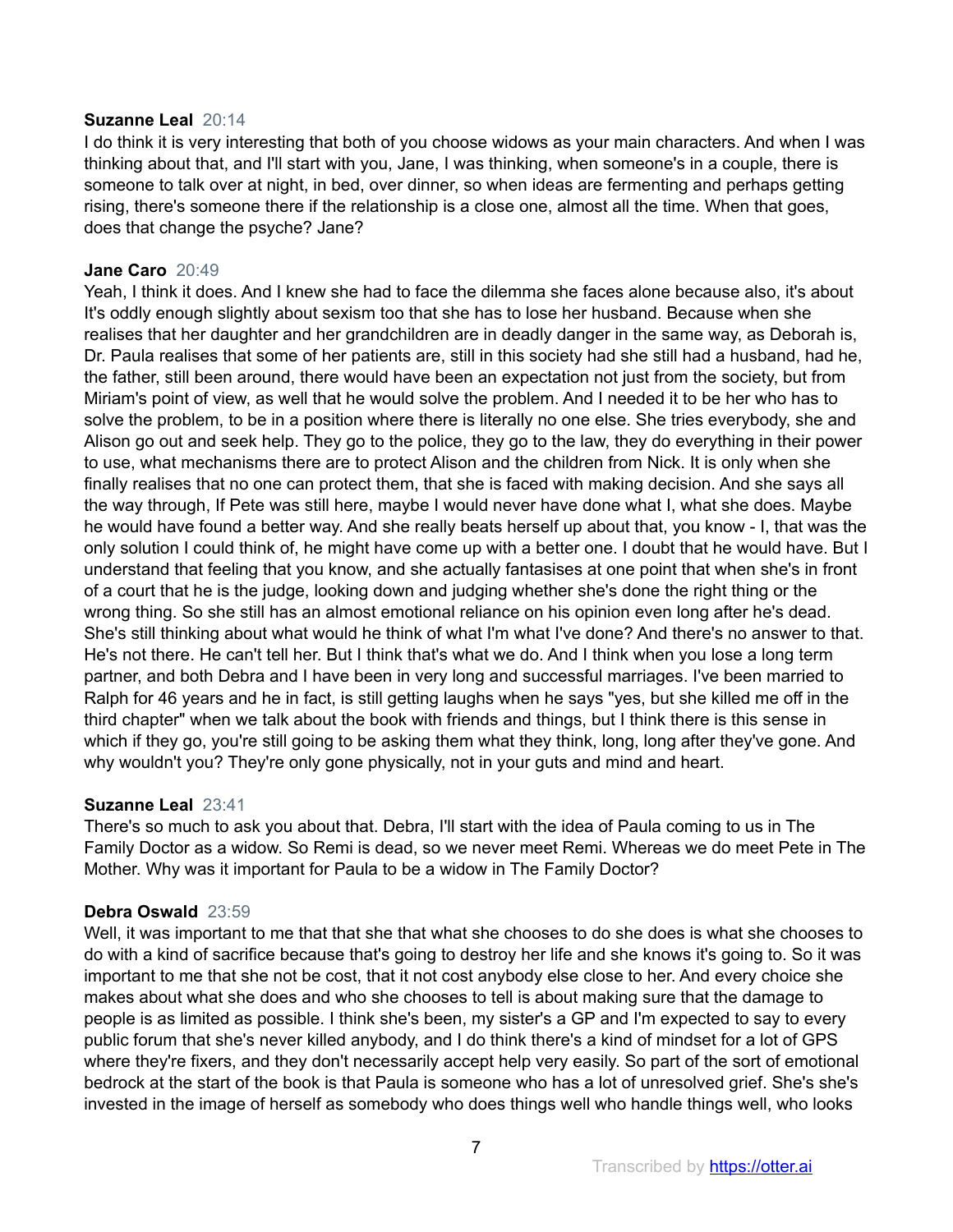after other people, doesn't need looking after. So I think that means that she's kind of ripe when the book starts to cope badly with trauma, to be, thinks she can cope well, but actually be coping quite badly. But the other big component in the book is, and was part of the reason I felt I could write it without it being too unbearable, is that female friendship, longtime female friendship is is absolutely in the, in the sort of flesh of the book. So there are three female friends, Paula, Stacey who's died, and their other close friend, and Anita, who's a journalist who covers the court system, and comes up against the kind of stories every, every day in her job. And I love looking at longtime female friendship, you know, the kind of restrictions that we feel the way we cast each other in certain roles, you know, you're the impulsive, one, you're the sensible one and the ways that can be limiting and irritating. But also, there's great, you know, fundamental power and love in it. So that part of the book is about the way those two women shift in their roles. And at first of all, they miss, they misunderstand what's going on, because they assume the other woman is not capable of what she does. But fundamentally, they know each other so well, that that's how they save each other in the end. So I loved playing with that. And and it's an it's, there is a love story in the book, because it's very important to me that there be good, sexy, respectful men. But in a way, that the the equivalent of the love story in the book is the female friendship, all that, all sort of shifts in that and the idea of women banding together to save each other.

## **Suzanne Leal** 26:44

And the idea of banding together to save each other also comes up for Paula, when her patient or new patient, I think, Rochelle, comes into the practice. Tell me just a little bit about Rochelle and then also about the concerns that Paula has about her husband, Ian, just to set the scene for that.

#### **Debra Oswald** 27:03

So Rochelle is a patient who normally, who's brought in her son with with an ear infection. So she's she's the kind of woman who goes to a whole lot of different doctors so that nobody has her whole history and it becomes clear to Paula, that the little boy is really frayed. And first of all, she thinks he's got the problem. But in fact, it's the other way around the child is trying to protect his mother, who has big throttle marks, which is one of the huge, the biggest red flags that someone may may be killed. And but Rochelle is not Rochelle is a veteran, she has been with a very controlling violent man for a long time. She's got various old old injuries that Paula discovers. One of the the impulses for this book was the idea of a doctor examining a body tenderly trying to protect somebody and seeing you know, the marks of a previous broken collarbone or a previous burn. And Michelle refuses all Paula's attempts to use the normal systems, the normal, avos and refuges and you know, the sort of magic spells to keep people safe, which sometimes work but often don't. And Michelle's husband, Ian, runs a security investigations business, so he has the resources to track her. And there's myriad stories out there about men putting trackers on on cars on their children's toys, to find women. I mean, obviously, that's the outlying extreme, but this is fiction, and I'm trying to, you know, push it to the edge. So, Rochelle refuses Paula's help. So, a few days later, when Rochelle's husband comes in with a minor injury, and Paula was looking after him. And this was actually the genesis of the book, in my mind was putting a blood pressure cuff around the arm of a man that you know, might use that arm to murder a woman and a child that you saw a few days before. He says such awful things and boasts about his ability to find people that the and it's it's like, it's sort of a perfect storm, if any of these events had not happened when they happened. And she hadn't found out some information about her friend an hour before. Like there's a kind of, you know, confluence of events that pushes her to cross a line she never thought she'd cross. She thinks about how she could do it. She's got the butterfly catheter in his arm, she could pump two samples of adrenaline, it would look like a heart attack. He's 62. He's got a history of heart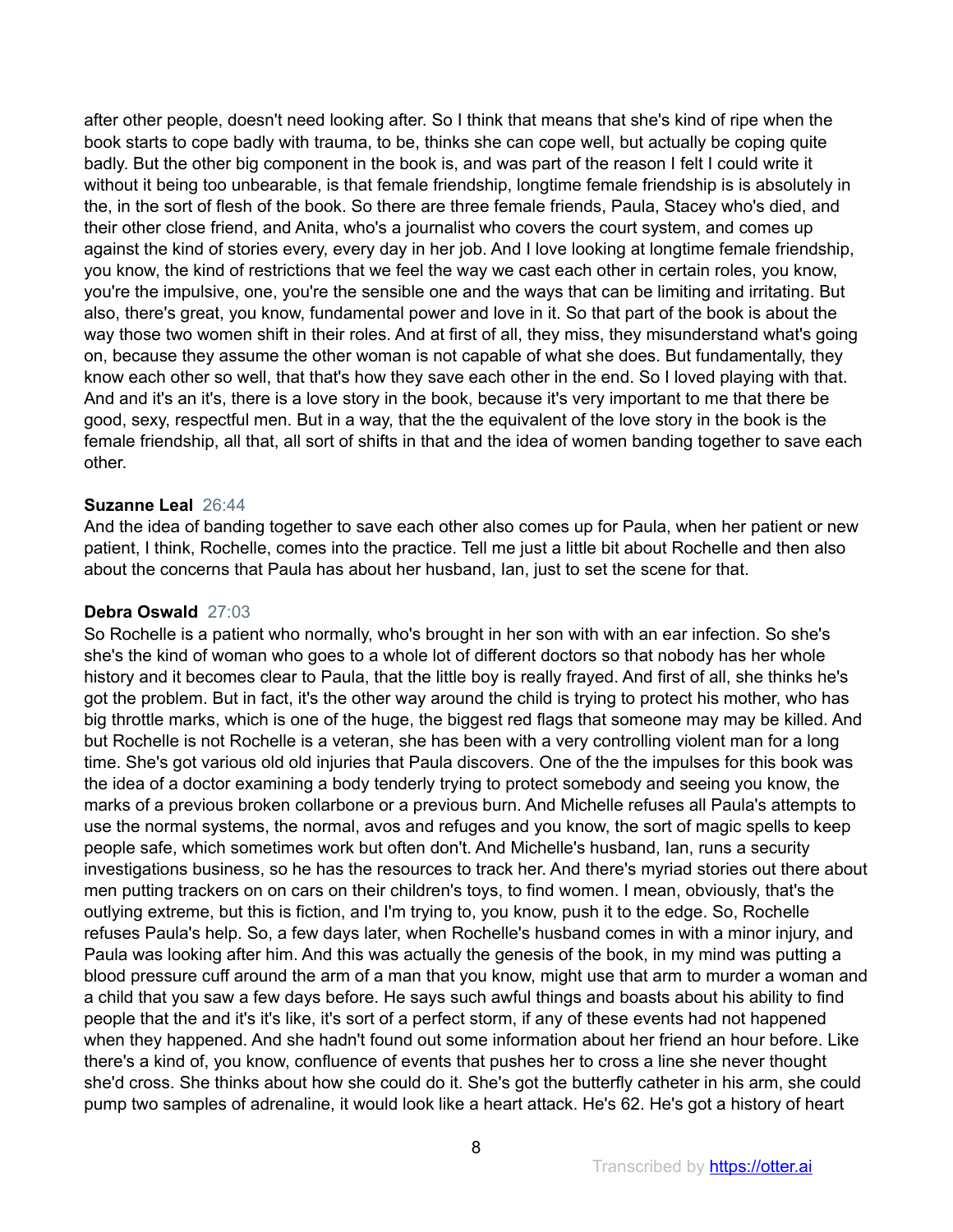disease. She could do it. And I'm not asking readers to endorse what she does. I'm not advocating murder as a solution, although sometimes it would be handy but I hope the readers are with her in the moment and understand why she does what she does, even if they condemn it.

## **Suzanne Leal** 30:06

Jane, there's a similar dilemma in your book as well. And in each of these books, the main character is confronted with a decision as to whether or not to commit a crime. Hypothetically speaking, is that something that you could contemplate given the circumstances?

## **Jane Caro** 30:25

Well, the genesis of the book was very much about that. Seeing a photograph of, you know, one of, there had been one of those horrible stories about a man who'd killed his wife and children, and then himself. And the pictures of them are all over the interwebs and newspapers for days, and there was a particular shot of the woman and her kids who everybody would recognise now and a pixelated face of an older woman, gray haired woman next to her, and it wasn't her mother, but I thought it must be her grandmother. And then that made me think, you know, I've got two daughters, I've got two grandchildren. How would I feel if that was one of my daughters, who was, you know, trying desperately to escape from someone who was so obsessed and so determined, and so impervious to any of, as Debra called them, the magic spells that we try to cast to keep people safe. And you know, you live in constant dread of something like this happening? What would I do? What, how would I feel and what would I do? And then I thought, well, I know what I'd want to do. And that's where basically the idea came from. And I think the great thing about stories in general and fiction is that we can play with these ideas, and see where they take us in a completely harmless way, which is, it's important for us to kind of examine those things. I always remember hearing a psychiatrist years ago, when asked on radio, why people slow down, when there's a car accident and want to gawk are they ghouls? And she said, No, it's play danger. It's safe danger, because danger is a part of life. And if you never ever see it, or come close to it anyway, then it will destroy you when it happens. So on some really deep level where we're aware, we have to take ourselves close to danger in a safe way to sort of prepare ourselves for the inevitability of the actuality of danger coming into our lives. And so these books, I think that's one of the things that crime fiction generally does. It's play danger. And these books are very much in that genre, though, they're very different because we've actually made the wrongdoers the heroes, which it's usually the other way around. So yes, it was. And I again, I'm not endorsing murder, either, but I am saying what happens in a situation where you are faced with, Kill or be killed. And like, Debra, I had to make Miriam, someone who when she looked at everyone around thought, the cost of this is least for me, I'm the the only person who will suffer from this action, apart from the person she's considering doing this to and of course, as she thinks a lot about his parents, is me. Pete's gone. There's no one. Really my daughter's or mind, you know, blah, blah, blah, but it's me, so there is that sense of, there are a whole lot of prices to be paid here. It looks like I'm the person who's best placed to pay it.

# **Suzanne Leal** 33:51

Is that how you feel as well about Paula?

# **Debra Oswald** 33:53

Yes, absolutely. And, and it's funny because I, I've killed a lot of people in my career, you know, I've killed many people. fictionally, but I never thought I would write a book with murder at the heart of it. And it was only because I thought, because I'm not interested in killing for money. And I'm not interested in particularly in psychopaths. So it was when my imagination took me down a line where I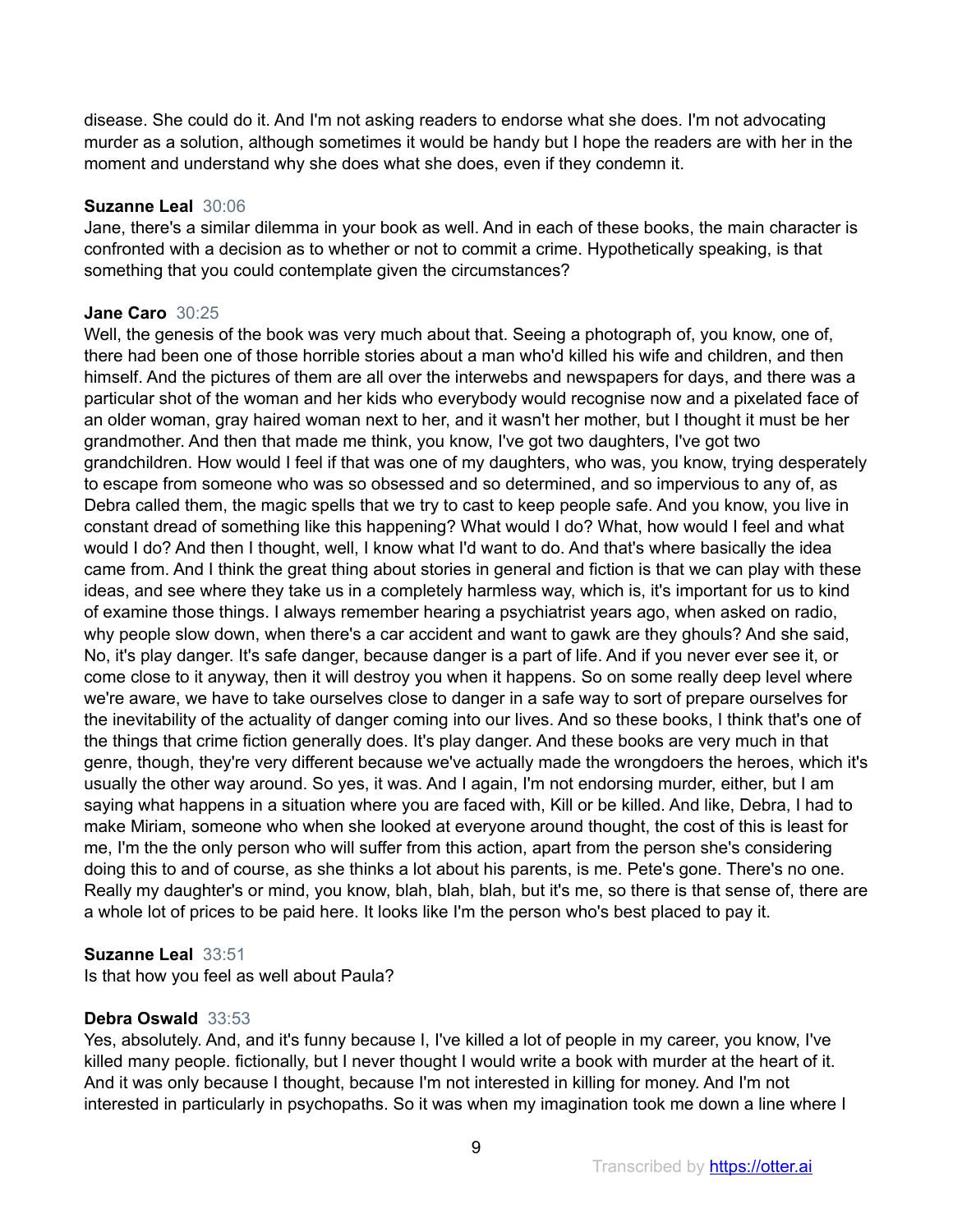thought I can imagine killing someone in that scenario that is a murder. I could commit that, I could imagine my way into it. But the end of the book was really threading a needle morally because I wanted her to pay and and arguably it's a tragedy from Paula's point of view because her life unravels. Other good things happen for other people, Anita falls in love, you know, there's a love story I hasten to add but but it was really important to me that she, the pain go in the right places. And I'm not suggesting Paula gets it absolutely right but she's trying her best to get it right. So she doesn't want the women whose husbands she's killed, to know that that's what's happened. She wants she works very hard to make them look like accidental deaths, so that the women whose lives she's actually really saved, don't have the burden of that. They get to be happy and have their children and be released and joyful and safe. So she can't tell even though it'd be a relief for her to tell, you know, that, like she wants to confess she She's full of remorse and wants to confess, but confessing would be selfish, in her mind. So it's a it was it was such fun, too, and to play with all the sort of moral, legal moral twists and turns for her.

## **Suzanne Leal** 35:44

This is what was said in a recent review about The Mother Jane, "it's not often that an author can be politically topical without sacrificing a strong plot, and well drawn characters. But Cairo achieved this brilliantly. While it's a page turning thriller, it's also an important exploration of a social tragedy we're exposed to all too often." My question in the wake of that comment, is this, Jane, how do you avoid being didactic?

## **Jane Caro** 36:11

Yeah, and it is, well, I think it is actually the essence of what Debra was just saying about the dilemma and that I don't have the answer to that dilemma. You can only be didactic, if you think you have the answer. I don't have the answer. Like Debra it's the only sort of murderer I can imagine doing. But my Miriam doesn't try to hide what she's done. In fact, it's almost part of her purpose, to do it, in full view of as many people as possible. So she is in a way, making a not a political point, I don't think but it is a feminist point that she's making. And she actually kind of knows that she calls herself an assassin at one point. And she, it is part of her purpose to say, we are being placed in this situation where we have to make these kinds of terrible decisions. Surely there must be a better way than this. And her action creates a conversation in the wider world, she pays the legal price for what she does. And she doesn't resist that, she doesn't resent it. In fact, I think, like Paula, it's a relief to her. And she is almost grateful that she has paid the price that society decides should be accepted for her crime. And she grows up, really, in a way, Miriam begins the book and it's partly being in that very close and protected relationship with her husband, that has kept her not quite a grown up. Because she's never really had to face, turns out, she has had to face some stuff that she's completely excised from her memory in her very early beginnings, but throughout her adult life, she has been cosseted, and she only grows up when she is actually thrown into real danger. And I think that is also a feminist point that I'm making in this book. And I don't know how I avoid being didactic. It just seems to me that I can't help writing from a feminist point of view, it is so much. That's what the trilogy about Elizabeth Tudor was about, that what I always end up writing, this is to refer back to what I said in the first, in the opening, I always end up writing about the same thing and it is women either holding on to their power, which Elizabeth Tudor does throughout her life, despite enormous attempts to take it from her, literally and metaphorically, or taking the power, which is actually what Miriam does. It's also what Paula does, they take the power, refuse to sit and wait and be victims, or to watch other women become victims. They take the power, whatever the cost of taking that power might be. And so I just think it's part of who I am. I do it unconsciously, I don't set out to write a book with a political message. But somehow, there it is.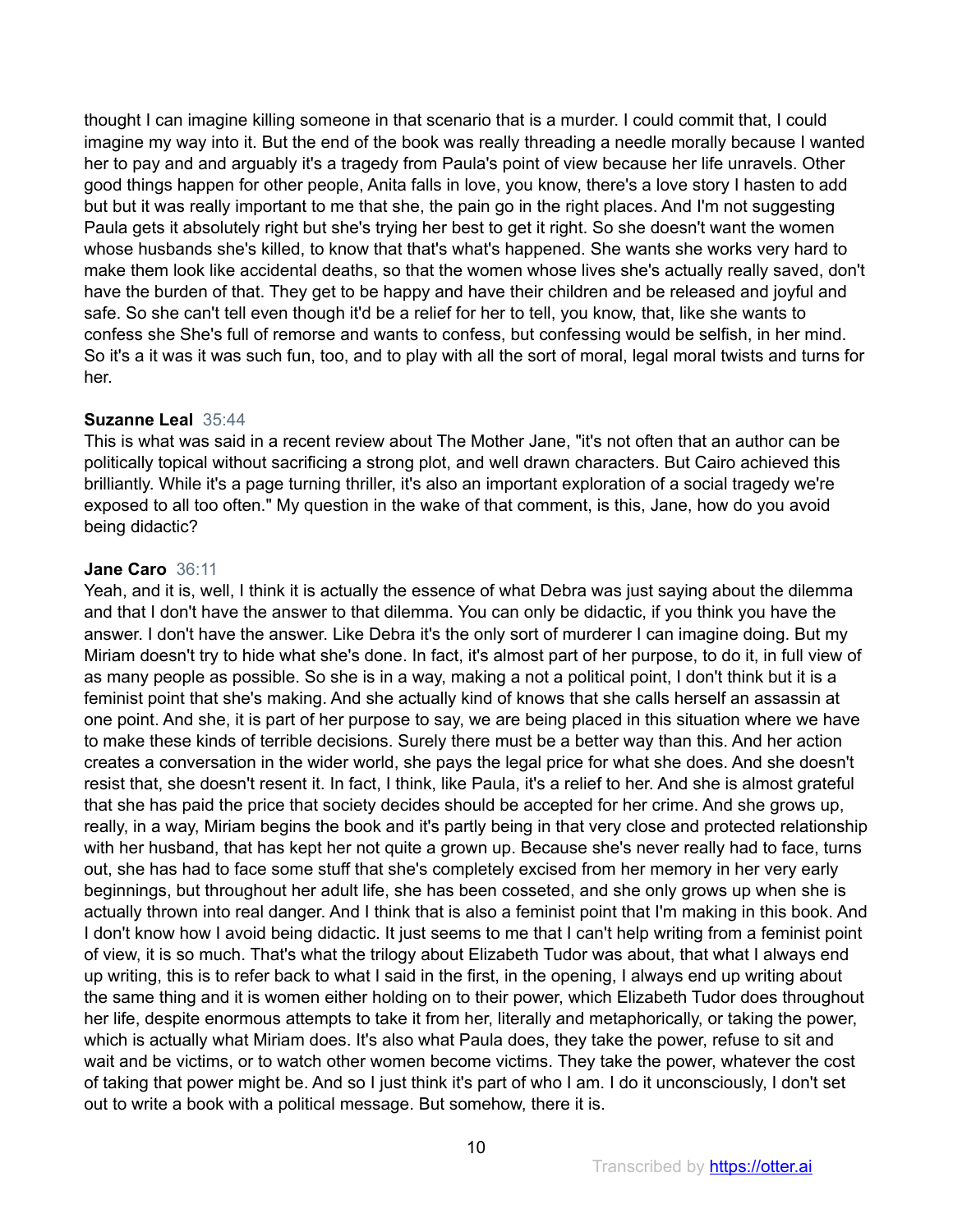## **Suzanne Leal** 39:09

Debra, you've said, "I'm angry. I've had it, you know, so I'm going to rage in fiction, if I feel like it." Does that mean that writing is a political act for you?

## **Debra Oswald** 39:19

Oh, I mean, if you live in the world, and you look around and you think and feel and and wish the best for other people, it has to be, doesn't it? I mean, every story, you can't write a sort of morally neutral story or politically neutral story, because by making a choice, you've not made other choices. So every story has a political edge to it, whether you're conscious of it as you're doing it or not. So, I mean, I mean, you have to try hard to tell the truth and you have to try hard to to be kind. I mean, you know, I mean, my book is full of kindness not particularly to violent men, but you know, they they can look after themselves, well, they can't actually in my book can they (she gave she gave an evil cackle.) I don't, it's funny because I, I've written for so long and thinking in terms of story, and seeing the world in that way is part of, I don't even know another way for my brain to operate. So I'm passionate about certain issues in the world, feminism being one of them. And so that seeps into everything I write whether I plan, plan to or not

## **Suzanne Leal** 40:33

Talking about sleeping, Jane, you've moved from nonfiction, to fiction, back to nonfiction, back to fiction, advertising and now, politics. Tell us about this political development?

## **Jane Caro** 40:48

Well, I think it's almost coming from the same place, oddly enough, as this book does, which is a kind of rage, it is a kind of disgust, a feeling that we've let a particular group, almost a homogeneous group run the world for a very long time. And most of them are white, straight, private school educated blokes. And they've made, let's not put too fine a point on it, the most appalling hash of it, we are literally staring at the abyss of extinction. I mean, climate change, and we have a government that, if it's going to do anything, it's being forced against its will to do something. And I look at my grandchildren, it's very much a protective instinct, it is. I can't bear the thought that I'm going to leave you a planet in a much worse state than my grandparents left me. Therefore, I can't just sit here and snipe from the sidelines any longer. And I got rung by Reason Australia and asked if I would consider standing for them, for the Senate in New South Wales. And that made me have to face it. That was one of those moments where, you go, okay, what are you going to do? And I thought, well, I'm going to do it, because I need to. What is Reason Australia? tell me a bit about the party. Reason Australia is a relatively new minor party or small size, not minor, they're very major party, but they are a small size party. And it's been it's formed out of an amalgamation between Fiona Patton, the Victorian Opera House member and ex leader of the sex party, an amalgamation between the sex party and voluntary euthanasia party. So they've joined forces to form Reason Australia, and its basic premise is that it's about evidenced based policymaking informed by experts designed to minimize harm, reduce suffering, and maximize the benefit for the most people that it can with no reference to ideology, or particular belief, including religious belief, so that it is about what is the problem? What do the experts who understand the problem know? Would be the best answer and we have the answers to most of the problems that fac us. There are answers to climate change, there are answers to inequality, there are answers to our increasingly divided and completely morally corrupt education system, there are answers to all of those things, we simply won't put them into practice because of vested interest, ideology, and I'm sorry, sometimes religious faith, we have to move to a world that looks at the evidence and acts on the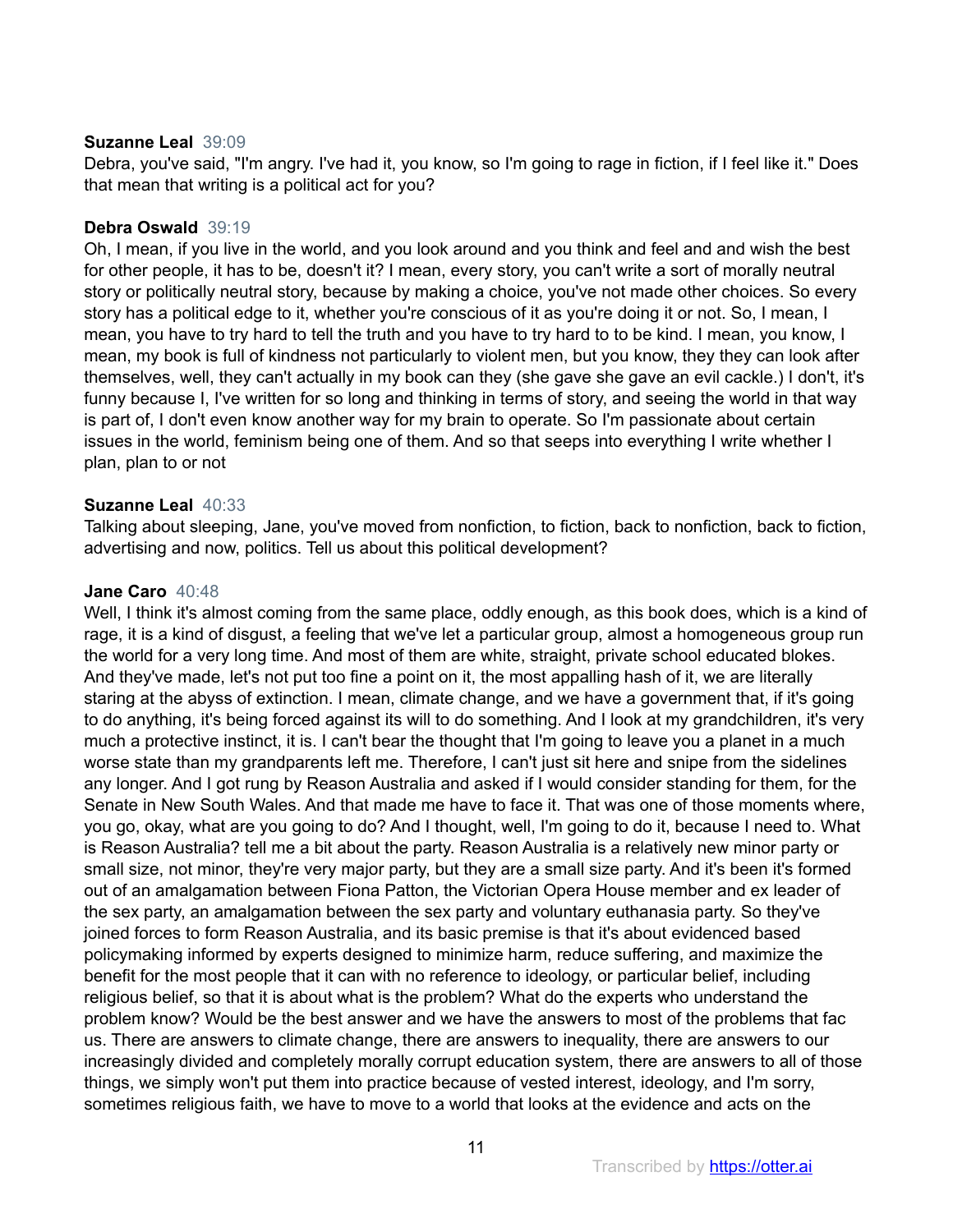evidence. And so I was very, I just thought, it's now or never, it is a kind of pulling off the trigger. Politically, I hope to be successful but even so I will have done all I can do to, to shake us out of this nonsensical direction, where everything is getting worse in front of our eyes. And we can't keep voting for the same people. We've got to stop electing governments that don't believe in government. It's a disaster.

## **Suzanne Leal** 44:18

Deb you've heard about Jane talking about her political development, and what she is doing in the future. You've always called yourself a storyteller and you've just spoken about writing being also a political act. What's next for you, as a storyteller? Be it political or non political?

# **Debra Oswald** 44:37

Well, apart from trying very hard to make a screen version of The Family Doctor, everyone please ring everyone you know at Netflix and HBO. I'm starting I'm in the early days of a novel about a woman born in 1928, who was writing her memoir in 2028. And I was drawn to that idea because I thought about how much the world has changed. That's That's my mother's generation. And I thought about how much the world has shifted underneath women in those 100 years, and about the kind of resilience and endurance and all the things that a woman would have had to deal with. And fabulous things she could have done in 100 years. There's a there's a style of book called the" whole of life novel," that people might have read examples of like Any Human Heart. And I think Isabelle Allende has just just published one, sadly, but anyway, I mean, I'm sure it's marvellous. So I'm digging into that. And it's kind of fascinating because I have to research each period. And think about what I want my 100 year old lady to have done in each decade. So that's what I'm doing now,

## **Suzanne Leal** 45:41

Jane, in between politics and publicity and commentating, is there room for more writing?

## **Jane Caro** 45:47

Not right now, I have to say, but I've only got another, like I've said, 12 weeks, 12 weeks, 12 weeks, keep running as fast as you can for 12 weeks because the election has to happen by the 21st of May. So you know, that's where that's where I'm looking at at the moment. Past that, I've got a few ideas swimming around in my head, there's a nonfiction idea I've had for quite a long time, which has to do with me discovering, quite surprisingly, that my Mitochondrial DNA is, most people's mutate has mutated in the last, you know, over the time, minus 100,000 years old unmutated, and it's 100% Black African, which is really interesting. It's now most commonly found amongst pygmies, which may explain why my entire family is so bloody short but anyway, I don't claim to be African as a result of having that mitochondrial DNA, that would be entirely presumptuous, but I'm very interested as to how it might have happened, because it's completely disappeared. So there was somebody, an ancestor of mine, it's passed down through the female lin because mitochondrial, there's an ancestor of mine, who must have been the last to know we were passing. And I'm just and I'm not, I've thought about writing the novel. And I thought, No, I think that would be appropriating experiences I haven't had and have no experience of, but to write it as a nonfiction, and to actually investigate the number of ways that that could have happened. The and I would call it the working title is The Dilution because the boffin who told me about my results, they had to be checked a couple of times, because they were so unusual, said for you to look as you look, which is completely bloody white, is the dilution must have happened between 305 - 100 years ago, which is slavery, that period of time. So was it slavery? but I've discovered since there are other ways that it could have happened. So I'm kind of interested in a